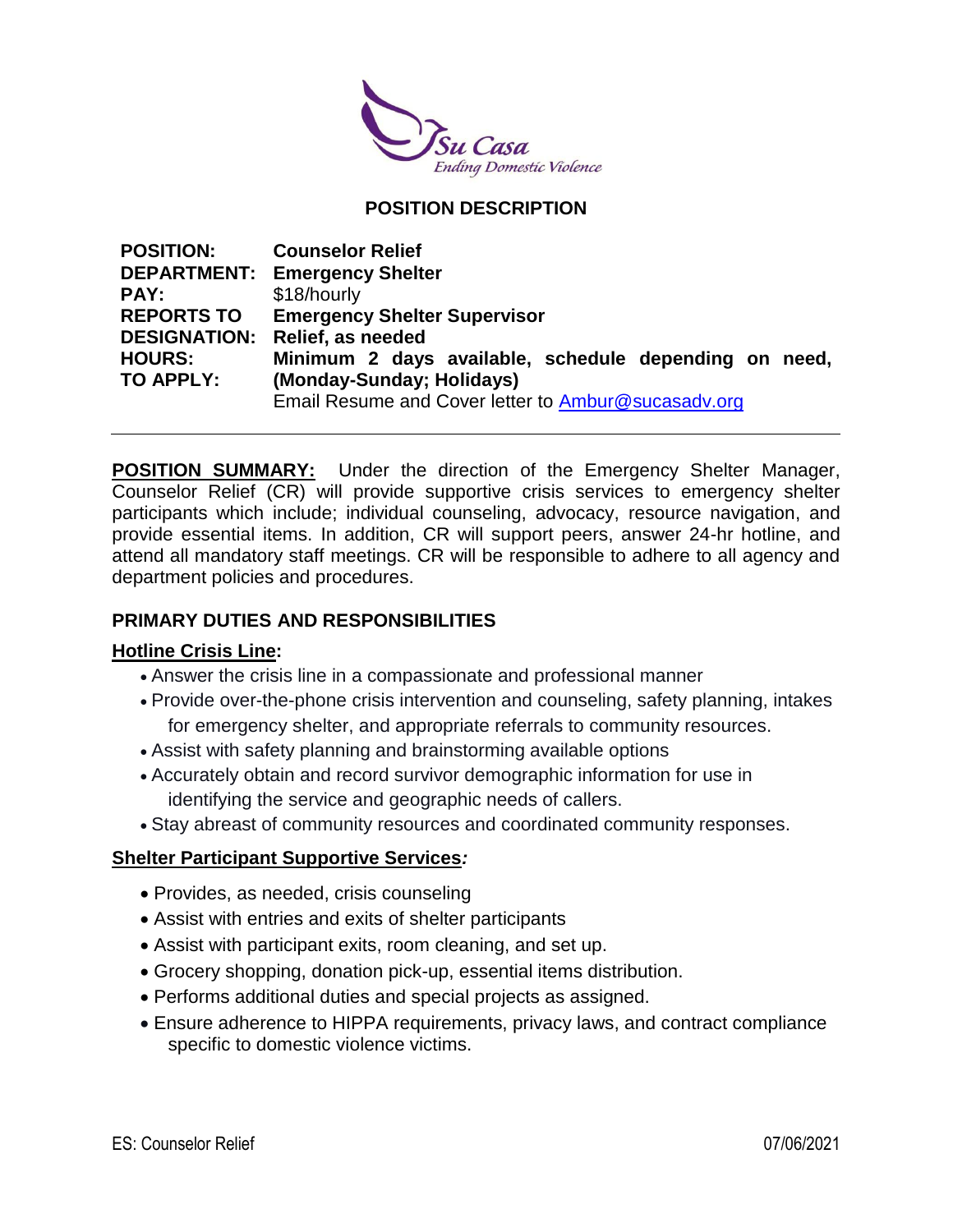## **Documentation:**

- Maintain client-related data systems, including case notes and service notes.
- Completes timely documentation in accordance with best practice standards for all services provided to the participants.

# **Shelter Maintenance**

- Assures health and safety standards are maintained according to all public health orders.
- Assist with organization of the storages and donations.
- Follows and implements security, safety, and health procedures, including all public health emergency guidelines, and agency/department policies and procedures.

# **SECONDARY ROLES AND RESPONSIBILITIES**

- Participates in agency meetings, department meetings, individual and group consultations, and trainings.
- Arranges for participants' transportation as needed
- Supports participants in adherence and understanding of shelter rights, responsibilities, and informed consent.
- Reports any child abuse, elder abuse, or dependent adult abuse in accordance with state mandated reporting laws.
- Works with volunteers/interns if needed.

# **MINIMUM QUALIFICATIONS:**

- 1. College degree or equivalent experience.
- 2. One-year of experience in the human services field providing direct services for victims of crime.
- 3. Available at least twice a week.
- 4. Available to cover holidays.
- 5. 40-hour Domestic Violence Counseling Certificate issued by the State of California or ability to obtain certificate within 60 days of employment
- 6. Language: English
- 7. Valid and current California driver's license; must have own vehicle with liability insurance, clean driving record, ability to drive between job sites and transport participants as needed.
- 8. Effective written and oral communication skills
- 9. Proficient computer knowledge and skills.
- 10.Able to work as a team member and have good interpersonal skills. Capacity and comfort with taking initiative and working independently and productively with minimal supervision.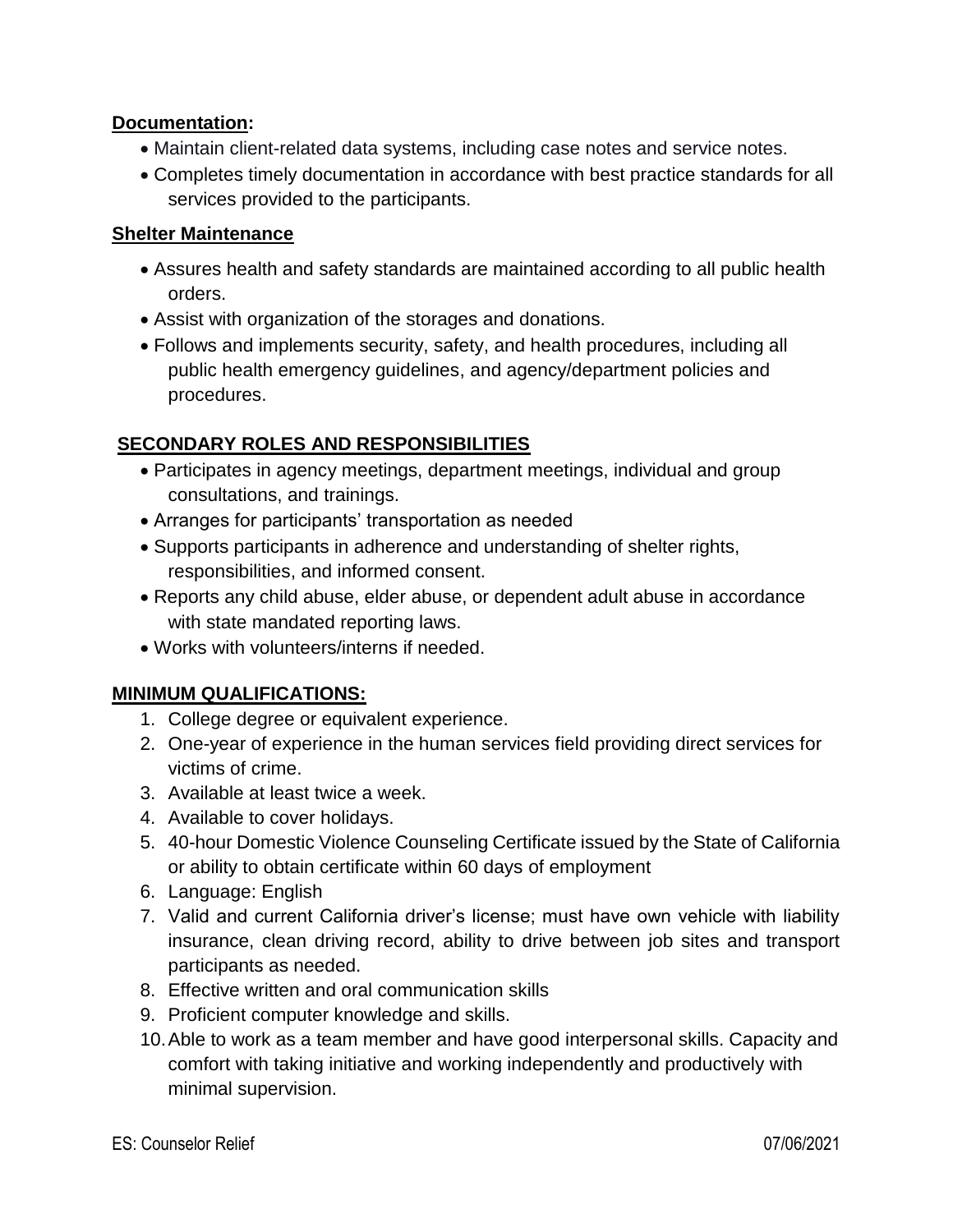- 11.Sensitivity to domestic violence survivors' issues and needs.
- 12.Has not been a client of Su Casa or any other domestic violence agency during the previous 2 years.
- 13.Clear state and FBI criminal background check.
- 14.Available as needed during employee's stated scheduled availability.
- 15.Able to lift from 25lbs to 50lbs and sort items/donations and climb stairs.
- 16.Must be fully vaccinated against or willing to undergo weekly testing for COVID-19.

# **PREFFERED QUALIFICATIONS:**

- 1. Bilingual English/Spanish, or in any other language
- 2. Positive and professional (oral and written) communication style with a wide range of individuals, including situations that are emotionally charged and stressful
- 3. Has 40-hour Domestic Violence Counseling Certificate issued by the State of California
- 4. CPR/First Aid Adult/Child certified
- 5. Mandated Reporting certified
- 6. Trauma-Informed trained
- 7. Excellent written and verbal communication, problem-solving, and record-keeping skills
- 8. Available minimum 2 days in the week and holidays.
- 9. Proficiency in Microsoft Office suite
- 10. Ability to meet Form I-9 documentation requirements

**This job description is not intended to be all-inclusive. Su Casa ~ Ending Domestic Violence reserves the right to revise or change job duties as the need arises. This job description does not constitute a written or implied contract of employment.**

### **COMPETENCIES**

*All employees, in performing their respective tasks and duties, are to perform quality work within deadlines, with or without direct supervision; interact professionally with other employees, clients, and community partners; work effectively as a team contributor on all assignments; and work independently while understanding the necessity for communicating and coordinating work efforts with other employees and organizations.*

**Customer Service** - Manage difficult or emotional customer situations; respond promptly to client needs; solicit client feedback to improve service; respond to requests for service and assistance; meet commitments.

**Interpersonal Skills** - Maintain confidentiality; listen to others without interrupting; keep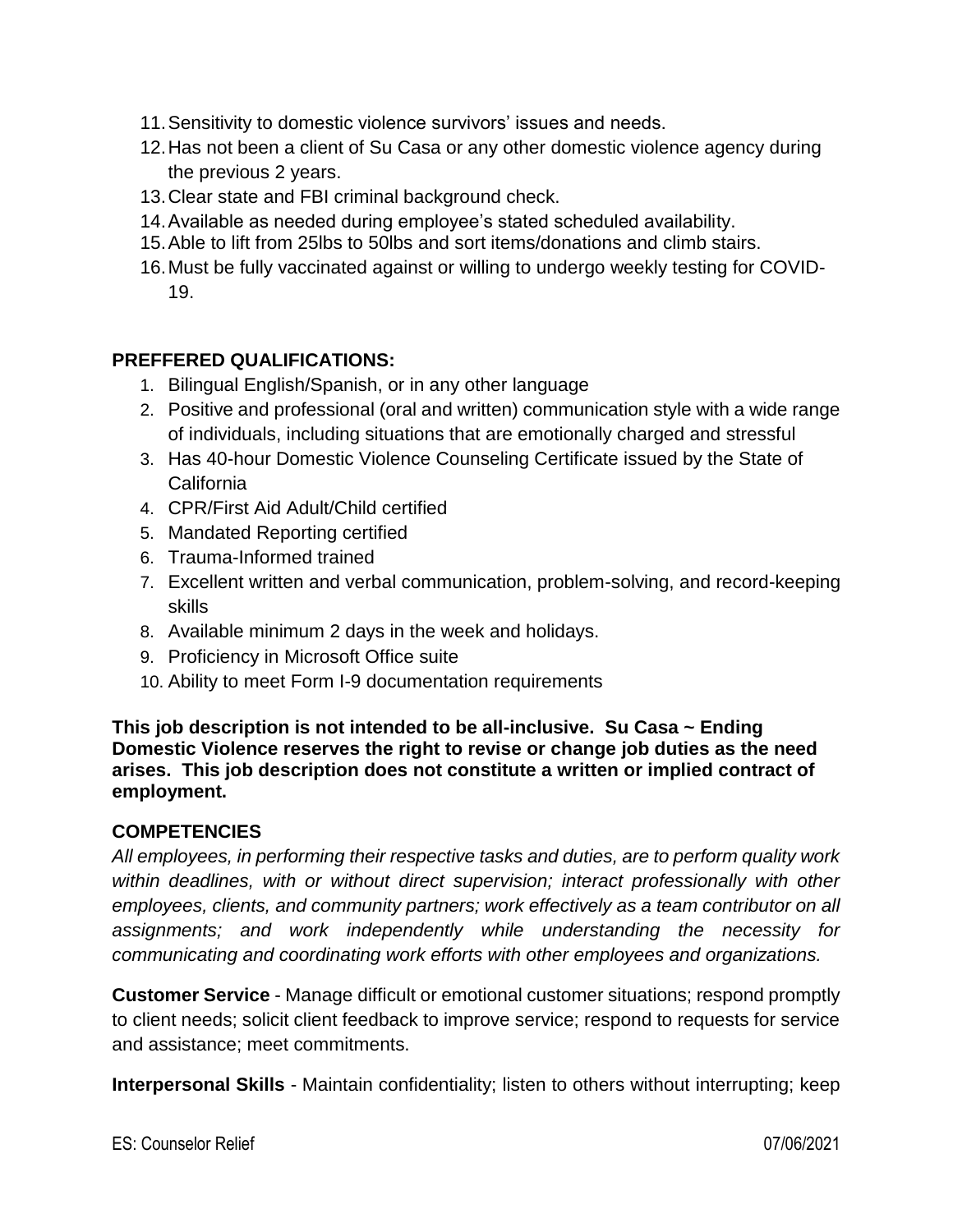emotions under control; remain open to others' ideas and trying new things.

**Oral Communication** - Speak clearly and persuasively in positive or negative situations; listen and obtain clarification; respond well to questions; participate in meetings.

**Written Communication** - Write clearly and informatively; edit work for spelling and grammar; able to read and interpret written information.

**Teamwork** - Exhibit objectivity and openness to others' views; give and welcome feedback; contribute to building a positive team spirit; put success of team above own interests.

**Professionalism** - Approach others in a tactful manner; react well under pressure; treat others with respect and consideration, regardless of status or position; accept responsibility for own actions; follow through on commitments.

**Language Skills** - Ability to read and interpret documents such as safety rules, operating and maintenance instructions, and procedure manuals; ability to write routine reports and correspondence; ability to speak effectively before groups of client, community partners, and colleagues.

RECOMMENDED: Su Casa is committed to providing equal employment opportunities to all employees and applicants, without regard to race, ethnicity, religion, color, sex (including pregnancy, childbirth, breastfeeding, and related medical conditions), gender, gender identity, gender expression, sexual orientation, national origin, ancestry, citizenship status, uniform service member and veteran status, marital status, pregnancy, age, protected medical condition, genetic information, disability, or any category protected by applicable federal, state., or local law. Su Casa will conform to the spirit, as well as to the letter, of all applicable laws and regulations. A member of Su Casa's administration will provide a copy of this policy upon request.

# **EQUAL EMPLOYMENT OPPORTUNITY**

Su Casa recognizes and supports its obligation to reasonably accommodate applicants and employees with physical or mental disabilities or religious beliefs or practices in order to allow them to perform the essential job functions. The Agency will provide a reasonable accommodation for any known physical or mental disability, and/or religious beliefs and observances, to the extent required by law, provided the requested accommodation does not create an undue hardship for the Agency, and/or does not pose a direct threat to the health or safety of the individual or others in the workplace. An individual requiring such accommodation must notify Human Resources.

### **Physical Demands**

The physical demands described here are representative of those the employee must